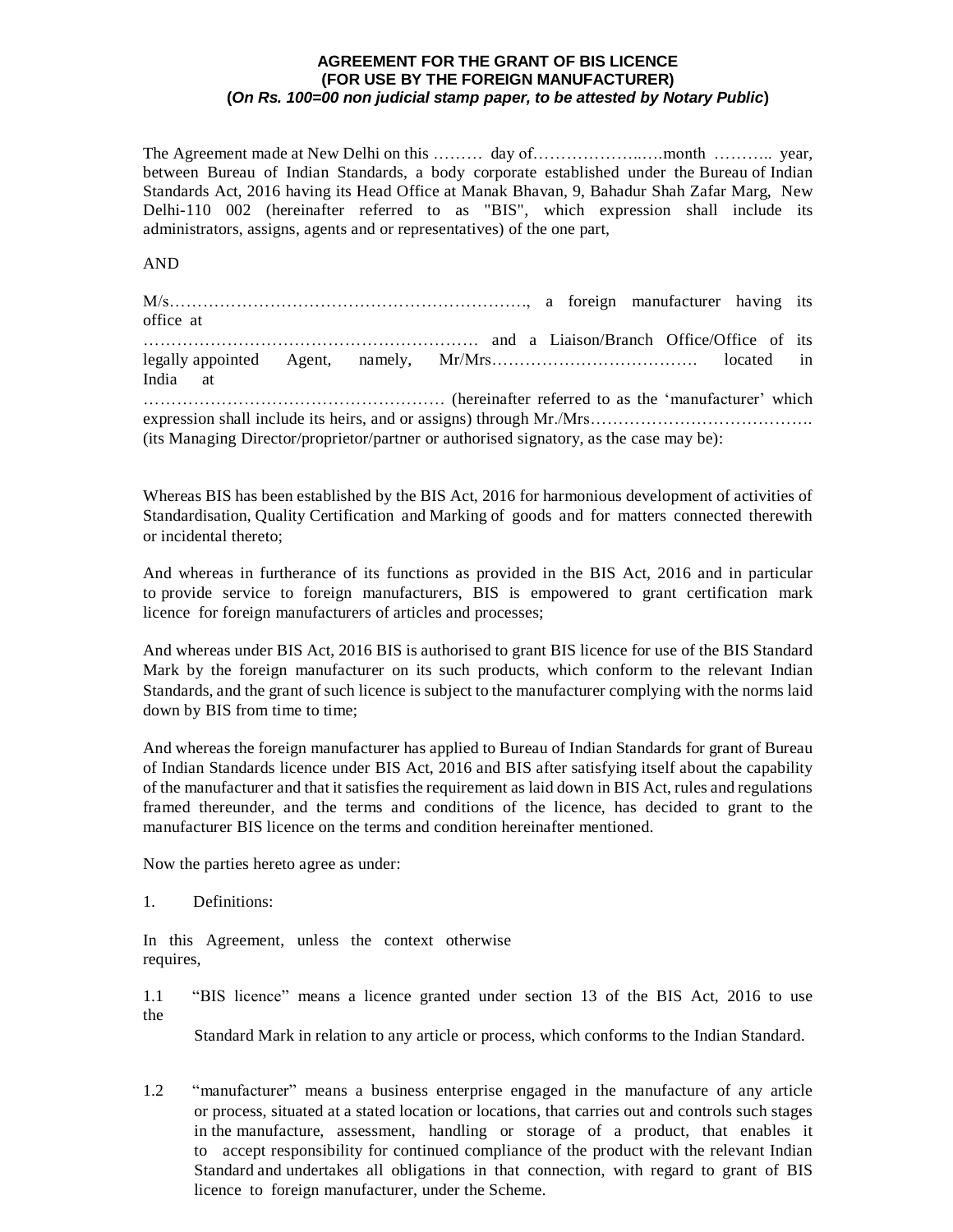- 1.3 "recognised laboratory" means any laboratory in India or abroad recognised by BIS for the purpose of testing conformance of product to the relevant Indian Standards.
- 1.4 "product" means the products to be marked with BIS Standard Mark.
- 1.5 "authorised representative" means the person, located in India, nominated and legally appointed by the manufacturer for the purpose of compliance with terms and conditions of this agreement and provisions of BIS Act, 2016, rules and regulations framed thereunder and shall be deemed to be a person having ultimate control over the affairs of the manufacturer for the purposes of this agreement.
- 2. Fee
- 2.1 In consideration of BIS granting licence to the manufacturer and the manufacturer agreeing to abide by the provisions of this agreement and the various obligations and responsibilities and BIS performing its part under the BIS Act, 2016, the manufacturer shall pay to BIS the necessary fee, as applicable from time to time, under the scheme such as advance minimum marking fee, renewal application fee, annual licence fee and marking fee calculated on actual production marked and any other fee as determined under the BIS (Conformity Assessment) Regulations, 2018.
- 2.2 The manufacturer also agrees to bear all expenses, including cost to BIS of the man-days spent by BIS certification officer(s) in connection with the inspection at the manufacturing premises and/or at the testing laboratory (from the time of departure from the place of posting till return thereto), and testing fee as the case may be, as decided by BIS in its absolute discretion.
- 3. Nomination
- 3.1 The manufacturer shall nominate and appoint a person as his authorised representative located in India after obtaining all necessary permission or sanctions, if required, under the Indian laws, setting out the terms and conditions of such appointment in writing, whose nomination shall be duly communicated to BIS in writing.
- 3.2 The authorised representative may either be in-charge or a senior officer of the Indian office or a legally appointed agent of the manufacturer in India. The nomination by the manufacturer shall be given on letterhead in the format prescribed.
- 3.3 The form containing nomination of the authorised representative by the manufacturer either at the time of execution of this agreement or at the time of fresh appointment during the continuation of this agreement, shall also contain the signature of such authorised representative who has been so appointed, in token of his consent and confirmation of the terms and conditions of this agreement and to signify his willingness for compliance of various provision of agreement/ BIS Act, 2016, and rules and regulations there under.
- 3.4 The authorised representative appointed shall be deemed to be a person having ultimate control over the affairs of manufacturer in India for the purposes of this agreement and as such shall be responsible for all due compliance of terms and conditions of this agreement as also provisions of BIS Act, 2016 and the rules and made thereunder and shall continue to be so till another authorised representative is appointed in his place in accordance with the terms of the agreement.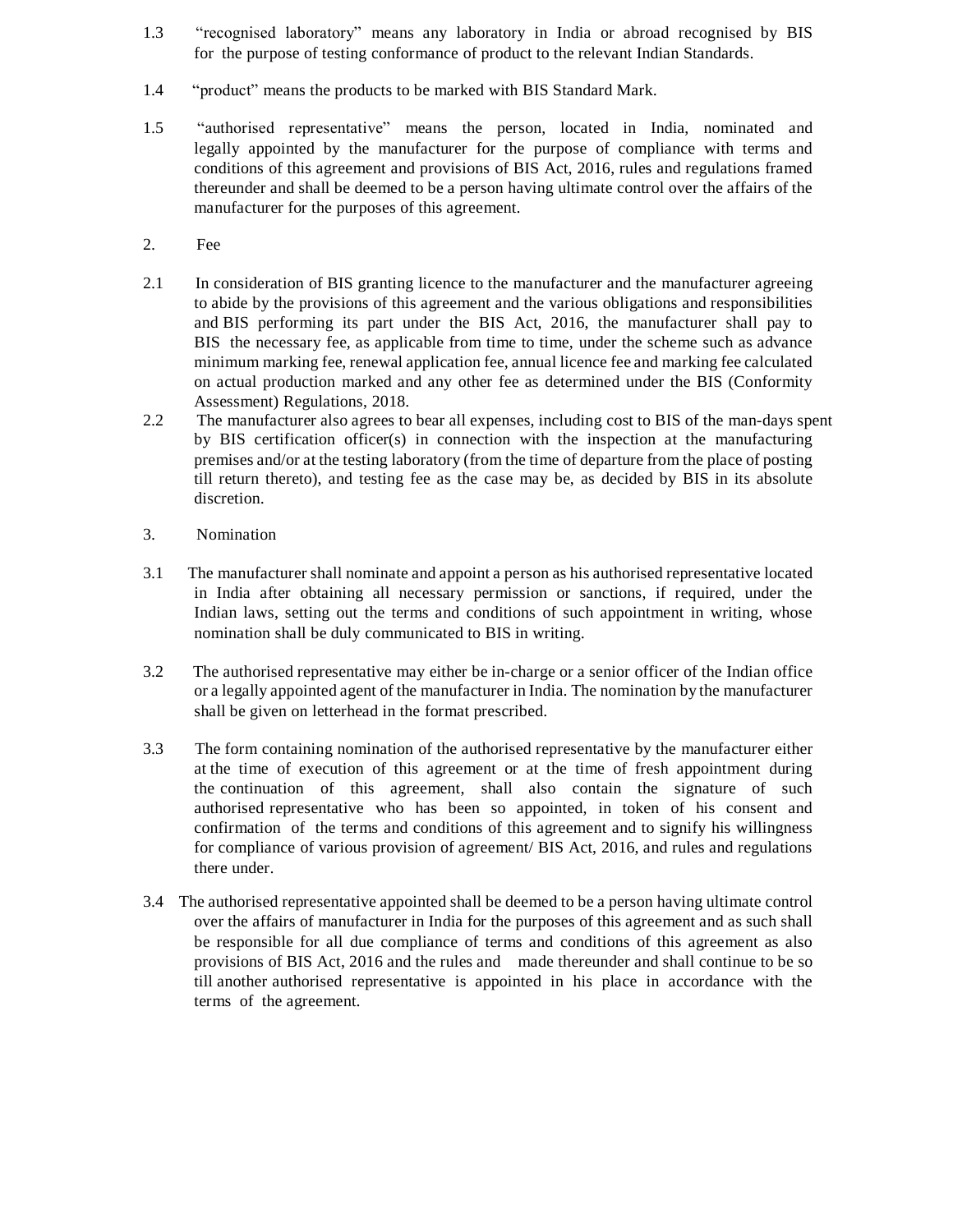- 3.5 The authorised representative shall remain bound to comply or adhere to the terms and conditions of this agreement, the provisions of BIS Act, 2016, and rules and regulations there under for and on behalf of manufacturer and thus shall be responsible and liable for all the acts and omissions and violations of the terms of the agreement or provisions of BIS Act, 2016, and rules and regulations thereunder framed thereunder in his personal capacity.
- 3.6 The manufacturer shall ensure that his authorised representative does not remain un-represented at any time during the continuation of this agreement, on account of any reasons whatsoever and shall further ensure that the authorised representative already nominated is substituted or another authorised representative is freshly nominated in the records of BIS well before the incumbent authorised representative is relieved of his obligations or liabilities under this agreement.
- 3.7 It is understood and agreed between the parties that this clause is an essence of this agreement and any violation of this clause shall authorise BIS to terminate or determine this agreement forthwith, whether formally determined or terminated or not, and take steps for cancellation of his licence.
- 3.8 It is agreed that such determination will be without prejudice to the other rights of BIS available to it under the BIS Act, 2016, and rules and regulations framed thereunder or under this agreement.
- 3.9 The BIS shall be entitled to terminate this agreement forthwith in the event it is revealed to or comes to the knowledge of BIS that the manufacturer has failed to comply with the terms of this clause except that in the event of death of authorised representative during the continuation of this agreement, the manufacturer shall be entitled to nominate a new authorised representative within twenty one days of the date of death of such authorised representative failing which provisions of clause 3.6 shall apply mutatis-mutandis.
- 3.10 It is agreed that in the event the authorised representative nominated by manufacturer severs his relationship or connection with the manufacturer and no new authorised representative is appointed in his place in terms of clause 3.6 hereinabove by manufacturer before earlier authorised representative being discharged or relieved well within the time, then notwithstanding determination or termination of this agreement, the earlier authorised representative shall remain liable and responsible for all the acts or omissions or violations of the terms and conditions of this agreement or provisions of BIS Act, 2016, and rules and regulations framed thereunder, committed till the time of his resignation or discharge.
- 3.11 The word "manufacturer" and "licensee" mentioned in the agreement shall mean and include "authorised representative" unless it is repugnant to the context.
- 4. Acceptance of terms and conditions
- 4.1 The licensee and his authorised agent agree to abide by all the terms and conditions of grant of licence as per the BIS Act, 2016, rules and regulations framed thereunder.
- 5. Rights and responsibilities of licensee
- 5.1 The BIS licence granted to the manufacturer shall only be with respect to …..…………... (mention product) as per IS ………………. (mention IS Number).
- 5.2 Rights and responsibilities of the licensee shall be as conveyed to him by BIS from time to time, and the licensee shall abide by the same.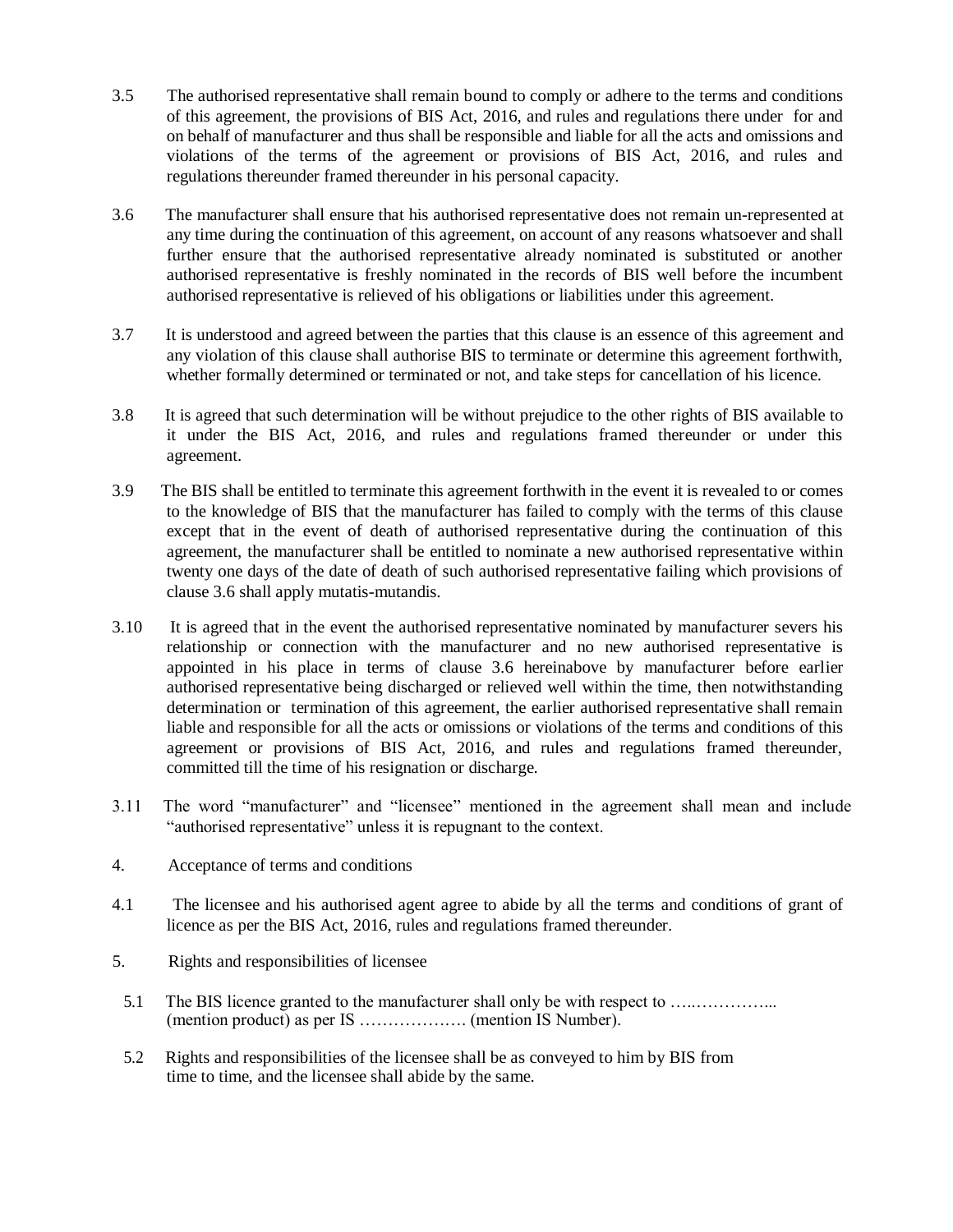- 6. Period of validity of BIS licence / renewal thereof
- 6.1 BIS licence shall be valid for the period as expressly stated therein, and shall automatically expire thereafter, unless specifically renewed in writing by BIS for any further period.
- 6.2 In case an application for renewal of the licence is submitted by the licensee to BIS (during the period of validity of the licence, or within such period from the date of expiry thereof as may be stipulated by BIS, BIS may consider renewal thereof for a further period as deemed proper by it.
- 6.3 During the pendency of consideration of such application for renewal, the licensee shall not make any claim regarding holding of such licence, and nor shall be entitled to mark the article or process upon expiry of the licence, till such time that the licence is renewed by BIS in writing for any further period.
- 7. Cancellation of licence

7.1 Licence may be cancelled by BIS in accordance with regulation 11 of Bureau of Indian Standards (Conformity Assessment) Regulations, 2018.

8. Suspension of licence

8.1 A licence may be suspended by BIS in accordance with paragraph 11 of Scheme - I appended to Schedule - II of Bureau of Indian Standards (Conformity Assessment) Regulations, 2018.

- 9. Termination of agreement
- 9.1 The licensee violates or commits breach of any term or condition of this Agreement, whether by way of an act of commission or omission.
- 9.2 The licensee can also terminate the agreement by giving 30 days' notice in writing addressed to Head, Central Marks Department – I, BIS, 9 Bahadur Shah Zafar Marg, New Delhi–110 002, by registered AD post or by a notice delivered by hand.
- 9.3 On determination or termination of the agreement, the manufacturer shall forthwith cease to apply Standard Mark on any of the product manufactured or marketed by manufacturer and shall immediately furnish a statement to BIS indicating the details of the product so manufactured or marked prior to termination of Agreement or BIS licence and shall comply with all directions that may be conveyed by BIS to it.
- 9.4 The manufacturer shall also clear all liabilities, financial or otherwise, towards BIS and shall return the original licence document along with all endorsement to BIS.
- 10. Indemnity
- 10.1 The manufacturer agrees and fully understands that under the product certification scheme of BIS under which the licence is granted, the responsibility of conformance to the relevant Indian Standard with respect to products is solely on the manufacturer.